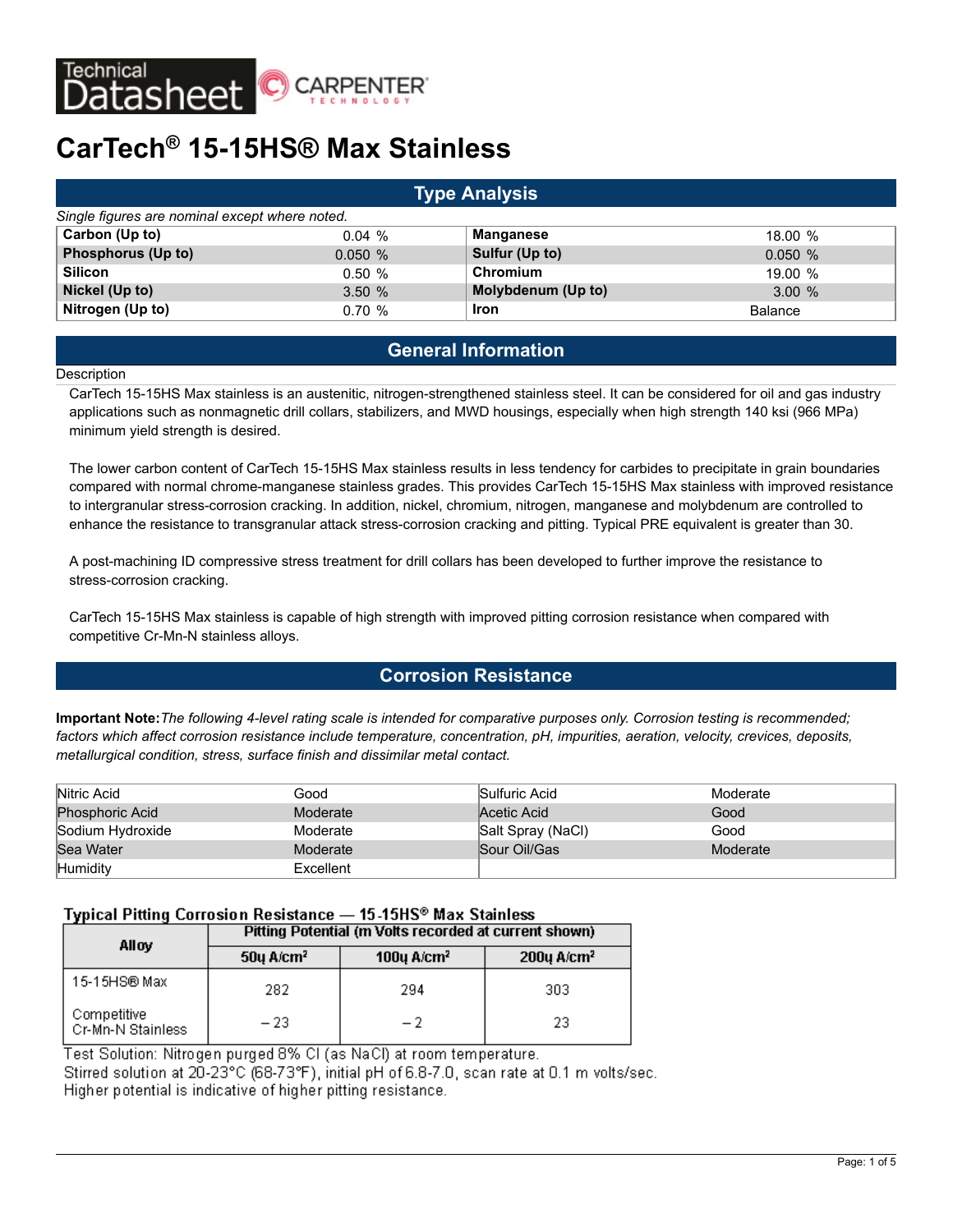# **Properties**

| <b>Physical Properties</b>       |        |                                                   |
|----------------------------------|--------|---------------------------------------------------|
| <b>Specific Gravity</b>          | 7.76   |                                                   |
| Density                          | 0.2800 | lb/in <sup>3</sup>                                |
| Mean Specific Heat (79 to 240°F) |        | $0.1180$ Btu/lb/ $\degree$ F                      |
| Mean CTE                         |        |                                                   |
| 77 to 212°F                      |        | 8.85 $\times$ 10 $\cdot$ in/in/ $\cdot$ F         |
| 77 to 350°F                      |        | 9.11 $\times$ 10 $\cdot$ in/in/ $\cdot$ F         |
| 77 to 392°F                      |        | 9.34 $\times$ 10 $\cdot$ in/in/ $\cdot$ F         |
| 77 to 482°F                      |        | 9.57 $\times$ 10 $\cdot$ in/in/ $\cdot$ F         |
| 77 to 572°F                      |        | 9.75 $\times$ 10 $\frac{1}{2}$ in/in/ $\degree$ F |
| 77 to 662°F                      |        | 9.96 $\times$ 10 $\cdot$ in/in/ $\cdot$ F         |
| 77 to 752°F                      |        | 10.2 $\times$ 10 $\cdot$ in/in/ $\cdot$ F         |
| 77 to 842°F                      |        | 10.4 $\times$ 10 $\cdot$ in/in/ $\cdot$ F         |
| 77 to 932°F                      |        | 10.5 $\times$ 10 $\cdot$ in/in/ $\cdot$ F         |
| 77 to 1022°F                     |        | 10.7 $\times$ 10 $\cdot$ in/in/ $\cdot$ F         |

# Mean Coefficient of **Thermal Expansion**

|         | <b>Temperature Range</b> | 10-6/°F | $10-6/K$ |
|---------|--------------------------|---------|----------|
| 77°F to | 25°C to                  |         |          |
| 212     | 100                      | 8.85    | 15.95    |
| 350     | 150                      | 9.11    | 16.41    |
| 392     | 200                      | 9.34    | 16.84    |
| 482     | 250                      | 9.57    | 17.26    |
| 572     | 300                      | 9.75    | 17.59    |
| 662     | 350                      | 9.96    | 17.98    |
| 752     | 400                      | 10.16   | 18.33    |
| 842     | 450                      | 10.35   | 18.68    |
| 932     | 500                      | 10.52   | 18.98    |
| 1022    | 550                      | 10.67   | 19.25    |

| <b>Thermal Conductivity</b> |                                                 |
|-----------------------------|-------------------------------------------------|
| 73°F                        | 95.57 $BTU-in/hr/ft2/°F$                        |
| $122^{\circ}F$              | 98.84 BTU-in/hr/ft <sup>2</sup> /°F             |
| $212^{\circ}$ F             | $104.6$ BTU-in/hr/ft <sup>2</sup> / $\degree$ F |
| $392^{\circ}$ F             | 114.9 $BTU-in/hr/ft^2/°F$                       |
| $572^{\circ}F$              | $124.5$ BTU-in/hr/ft <sup>2</sup> / $\degree$ F |
| 752°F                       | 133.0 $BTU-in/hr/ft2/°F$                        |
|                             |                                                 |

# **Thermal Conductivity**

| <b>Test Temperature</b> |     | Btu-in/  |       |
|-------------------------|-----|----------|-------|
| °F                      | °C  | ft2•h•°F | W/m•K |
| 73                      | 23  | 95.57    | 13.8  |
| 122                     | 50  | 98.84    | 14.3  |
| 212                     | 100 | 104.62   | 15.1  |
| 392                     | 200 | 114.90   | 16.6  |
| 572                     | 300 | 124.51   | 18.0  |
| 752                     | 400 | 133.01   | 19.2  |

| Modulus of Elasticity (E)     | x 10 ª ksi           |  |
|-------------------------------|----------------------|--|
| Electrical Resistivity (70°F) | 441.0 ohm-cir-mil/ft |  |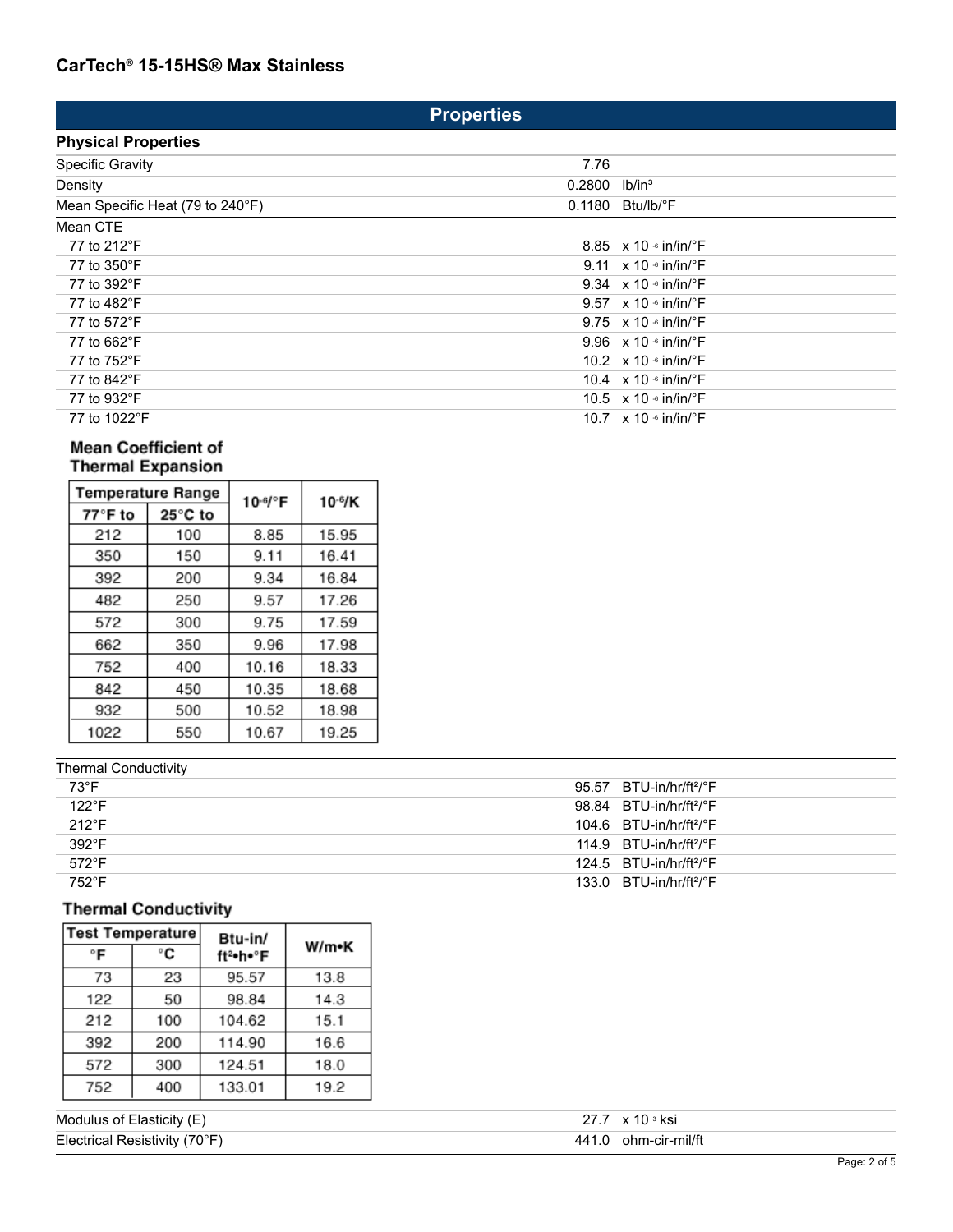# **Magnetic Properties**

15-15HS Max stainless is essentially nonmagnetic in both the annealed and warm-worked conditions.

Magnetic permeability of warm-worked material is less than 1.01 based on Severn gauge.

ASTM A342 (field strength-200 oersteds): 1.002

## **Typical Mechanical Properties**

# Typical Room Temperature Mechanical Properties - CarTech 15-15HS Max Stainless

|                                       | <b>Bar Size</b> |     | $0.2%$ Yield<br>Strength |     | <b>Ultimate</b><br><b>Tensile</b><br>Strength |                       | Reduction<br>of Area<br>S. | Charpy V-<br>Notch Impact<br><b>Strength</b> |                                | rdness<br>Rockwell<br>Hardness |
|---------------------------------------|-----------------|-----|--------------------------|-----|-----------------------------------------------|-----------------------|----------------------------|----------------------------------------------|--------------------------------|--------------------------------|
| Inches                                | mm              | ksi | <b>MPa</b>               | ksi | MPa                                           | Elongation<br>s,<br>Ξ |                            | Ft-Ib                                        | J                              |                                |
| 3.5                                   | 88.9            | 166 | 1145                     | 187 | 1289                                          | 21                    | 66                         | 147                                          | 199                            | C <sub>37</sub>                |
| 5.0                                   | 127.0           | 157 | 1082                     | 176 | 1213                                          | 22                    | 66                         | 143                                          | 194                            | C38                            |
| 7.0                                   | 177.8           | 154 | 1062                     | 173 | 1193                                          | 23                    | 66                         | 131                                          | 178                            | C38                            |
| Condition<br>Annealed<br>(1950°F, WQ) |                 | 71  | 490                      | 120 | 828                                           | 56                    | 79                         | c.                                           | $\overline{\phantom{a}}$<br>84 | <b>B95</b>                     |

# **Heat Treatment**

#### Annealing

15-15HS Max stainless is generally used in the as-forged, warm-worked condition. However, if annealing is desired, heat to 1900/2100°F (1040/1150°C), hold for one hour per inch of thickness, and water quench. The strength will be lower in the annealed condition.

# **Workability**

#### **Machinability**

Following are starting point feeds and speeds for 15-15HS Max stainless.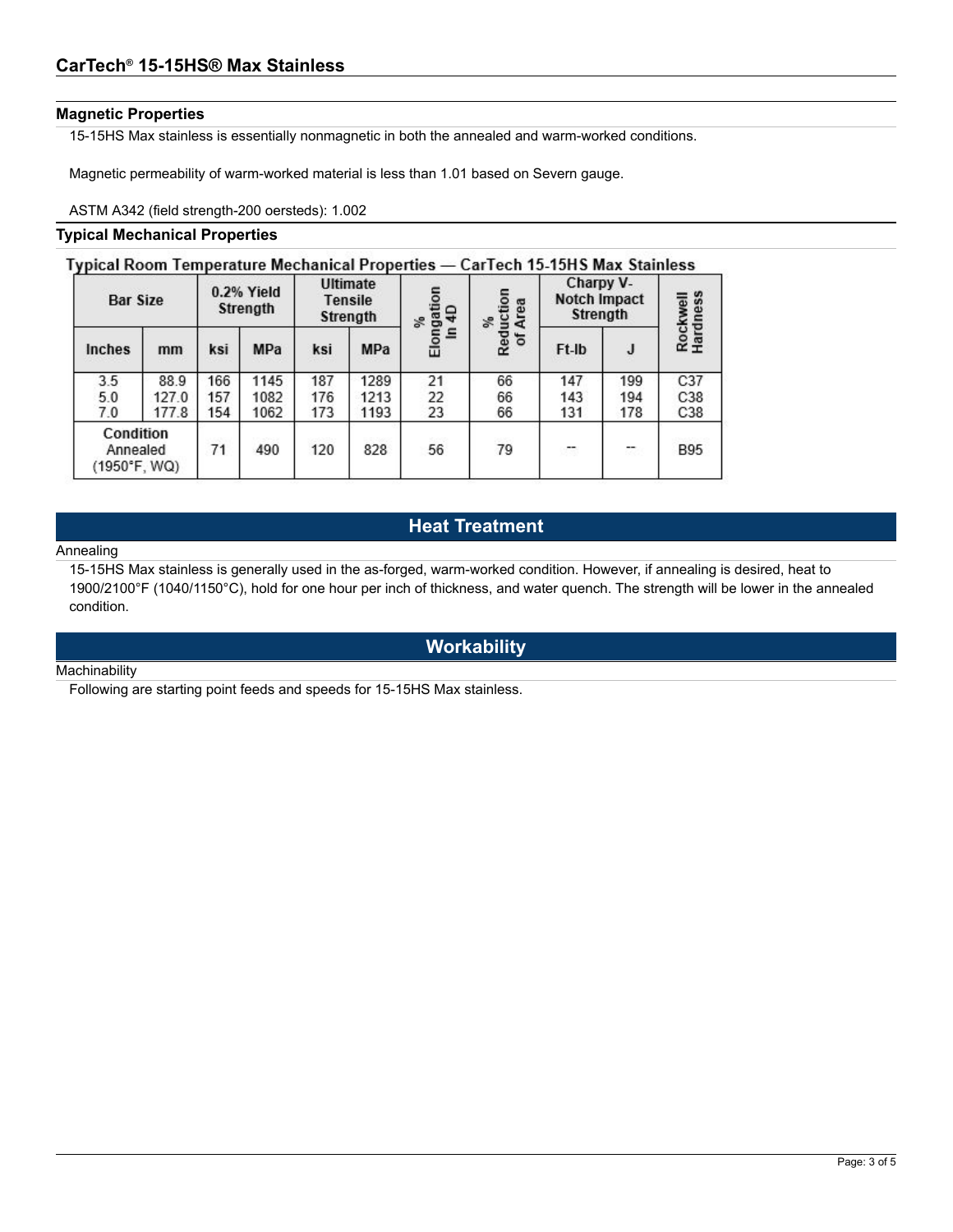# Typical Machining Speeds and Feeds - 15-15HS® Max Stainless

The speeds and feeds in the following charts are conservative recommendations for initial setup. Higher speeds and feeds may be attainable depending on machining environment.

# Turning-Single-Point and Box Tools

| Depth    |          | Micro-Melt® Powder High Speed Tools |       | Carbide Tools (inserts) |             |        |       |
|----------|----------|-------------------------------------|-------|-------------------------|-------------|--------|-------|
| of Cut   | Tool     | Tool<br>Feed<br>Speed               |       |                         | Speed (fpm) |        | Feed  |
| (Inches) | Material | 'fpm)                               | (ipri | Material                | Jncoated    | Coated | (ipr) |
| 150      | М2       | 55                                  | .U15  | cь                      | 250         | 300    | .015  |
| 025      | T15      | 70                                  | .007  |                         | 300         | 350    | .007  |

# Turning-Cut-Off and Form Tools

| Tool Material                   |                       |                |      | Feed (ipr)                                              |       |       |      |       |       |  |
|---------------------------------|-----------------------|----------------|------|---------------------------------------------------------|-------|-------|------|-------|-------|--|
| Micro-                          |                       |                |      | Form Tool Width (Inches)<br>Cut-Off Tool Width (Inches) |       |       |      |       |       |  |
| Melt®<br>Powder<br>HS.<br>Tools | Car-<br>bide<br>Tools | Speed<br>(fpm) | 1/16 | 1/8                                                     | 1/4   | 1/2   |      | 1 ½   |       |  |
| T15.                            |                       | 40             | .001 | .001                                                    | .0015 | .0015 | .001 | .0007 | .0007 |  |
|                                 | C6                    | 140            | 004  | .0055                                                   | .0045 | .004  | .003 | .002  | .002  |  |

#### Rough Reaming

| Micro-Melt®       |                                                          | Carbide Tools    | Feed (ipr)     |      |     |      |      |     |      |
|-------------------|----------------------------------------------------------|------------------|----------------|------|-----|------|------|-----|------|
|                   | Powder HS Tools<br>(insertsi<br>Reamer Diameter (inches) |                  |                |      |     |      |      |     |      |
| rool.<br>Material | Speed<br>(fpm)                                           | ïool<br>Material | Speed<br>(fpm) | 1/8  | 1/4 | 1/2  |      | -16 |      |
| M7                | 60                                                       | C2               | 80             | .003 | 005 | .008 | .012 | 015 | .018 |

## Drilling

| High Speed Tools |                                                                      |      |     |     |      |      |      |      |      |
|------------------|----------------------------------------------------------------------|------|-----|-----|------|------|------|------|------|
| Fool             | Feed (inches per revolution) Nominal Hole Diameter (inches)<br>Speed |      |     |     |      |      |      |      |      |
| Material         | ´fpm)                                                                | л6   | 16  | 74  |      | 314  |      | ¥2   |      |
| T15,M42          | 45-50                                                                | .001 | 002 | 004 | .007 | .010 | .012 | .015 | .018 |

#### Die Threading

| FPM for High Speed Tools |              |              |                 |                |  |  |  |
|--------------------------|--------------|--------------|-----------------|----------------|--|--|--|
| Γool Material            | or less, tpi | 8 to 15, tpi | 16 to 24, tpi   | 25 and up, tpi |  |  |  |
| M42                      | 4 - 0        | 6-10         | $-4o$<br>$8-12$ | $0 - 15$       |  |  |  |

#### Milling, End-Peripheral

|                                 | Micro-Melt® Powder High Speed Tools |               |                                    |     |     |                    |       | Carbide Tools:                     |     |     |     |      |
|---------------------------------|-------------------------------------|---------------|------------------------------------|-----|-----|--------------------|-------|------------------------------------|-----|-----|-----|------|
| Depti<br>ofCet<br>$($ hohe $s)$ | Tool<br>Water tall                  | Speed<br>(‡m) | Feed (ipt)<br>Cutter Diameter (in) |     |     | Tool<br>Water ta I | Speed | Feed (ipt)<br>Cutter Diameter (in) |     |     |     |      |
|                                 |                                     |               | 1/4                                | 12  | 3/4 | 1-2                |       | (‡m)                               | 1/4 | 12  | 3/4 | 1-2  |
| 050                             | M2. M7                              | 65            | י סם.                              | 002 | 003 | 004                |       | 246                                | .oo | 002 | DD3 | .005 |

Tapping

#### **Broaching**

| Micro-Melt® Powder High Speed Tools |             |                 |  |  |  |  |  |  |
|-------------------------------------|-------------|-----------------|--|--|--|--|--|--|
| <b>Tool Material</b>                | Speed (fpm) | Chip Load (ipt) |  |  |  |  |  |  |
| M2. M7                              | 10          | 003             |  |  |  |  |  |  |

#### Additional Machinability Notes

**Tool Material** 

M1, M7, M10

High Speed Tools

Speed (fpm)

 $12 - 25$ 

Figures used for all metal removal operations covered are starting points. On certain work, the nature of the part may require adjustment of speeds and feeds. Each job has to be developed for best production results with optimum tool life. Speeds or feeds should be increased or decreased in small steps.

# **Weldability**

15-15HS Max stainless can be readily joined by the standard electric-arc welding methods. Welding consumables of matching composition are not currently available; however, other stainless steel consumables can be considered depending on the application. Contact Carpenter for specific details on filler metal selection.